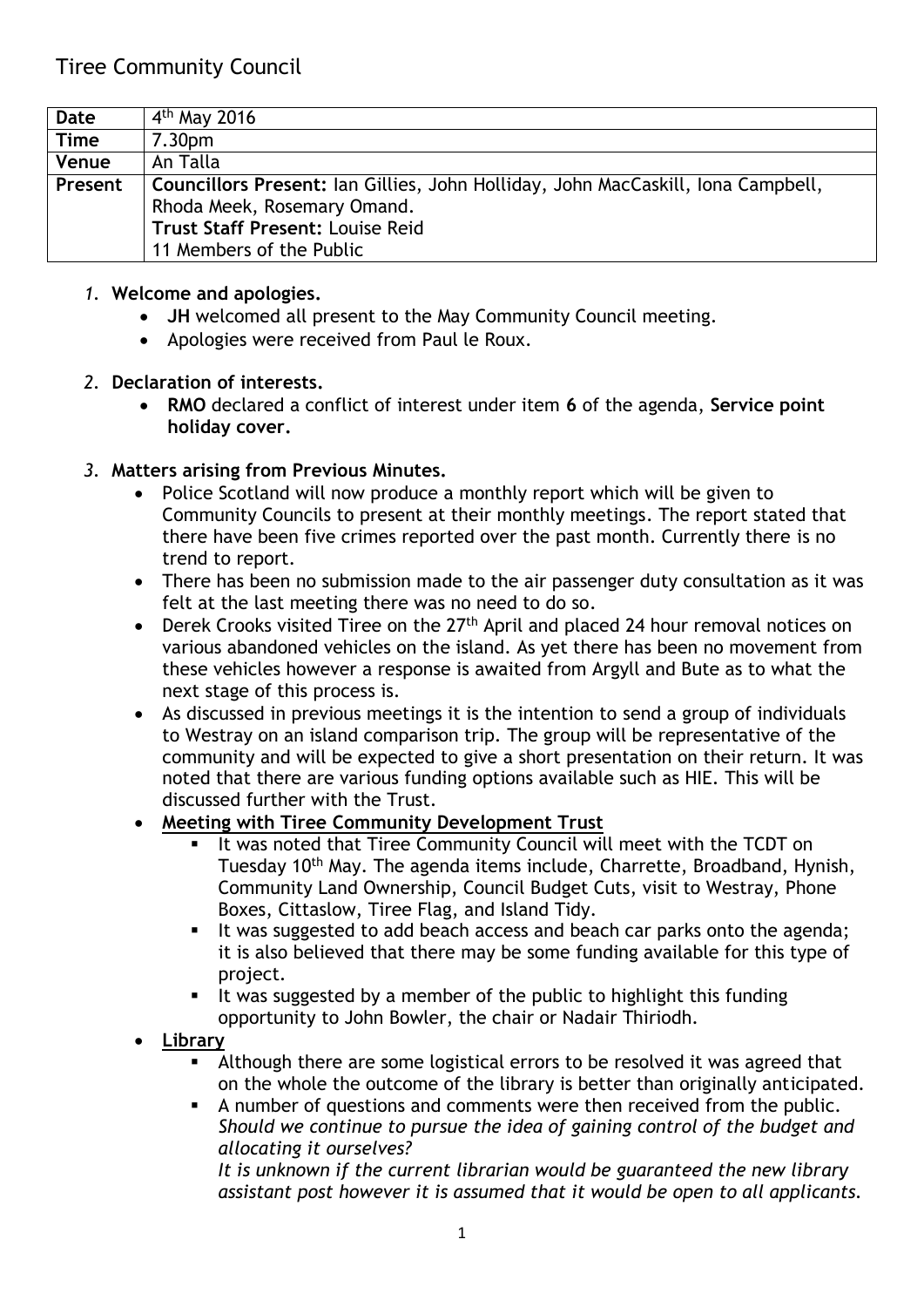There being no other matters arising and pending an agreed change, the minutes were proposed by IG and seconded by JMA

# *4.* **Correspondence**

- **Coll 3G Mast**
	- Development Coll has given an update on the situation with the electricity bill for the 3G mast. It is possible that another provider may take over the overheads associated with the 3G mast meaning that all costs would be covered by a third party.
- **Mayor of Vancouver**
	- A request was received from a group of people in Vancouver requesting that the community council write to the Mayor of Vancouver in support of the placement of a monument honouring Malcom MacLean from the Isle of Tiree, who was the first Mayor of Vancouver.
- **Mike Russel**
	- Mike Russell met with the Community Council and various other groups on a recent visit to Tiree.
	- **Topics covered included broadband, phone signal, community engagement** with Argyll and Bute Council and budgets.
	- A number of questions and comments were then received from the public and given by the council.

*A number of local community groups are in the position where they feel that the smaller budgets could be used in a better way. If Tiree did receive power over the smaller budgets it could close the Tiree/Kilmory divide significantly.* 

 *There is also potential for the bigger budgets to be devolved as well. It was confirmed that there will be no threat to the school budget.*

- It was agreed to write to the chief executive of Argyll and Bute Council to express the urge to lessen the democratic demographic deficit experienced by Tiree due to a lack of representation.
- **Views on Tiree Community Council and the Tiree Community gaining control of the budgets**
	- In principle this would appear to be a good idea; however the management skills on Tiree would have to be assessed to ensure that the community has the capacity to deal with the responsibility. This is needs to be investigated with caution.
	- If the budgets get cut in the future after control has been given to Tiree, then the community will have to make the difficult decisions.
	- It was noted that Jordon Hill School is currently in control of its own budget and suggested contact be made with the head teacher.
	- It was agreed to discuss the possibility of gaining control of budgets with Tiree Community Development Trust.

# *5.* **Communications**

- **Broadband**
	- An update was recently published in An Tirisdeach regarding the fibre optic roll out.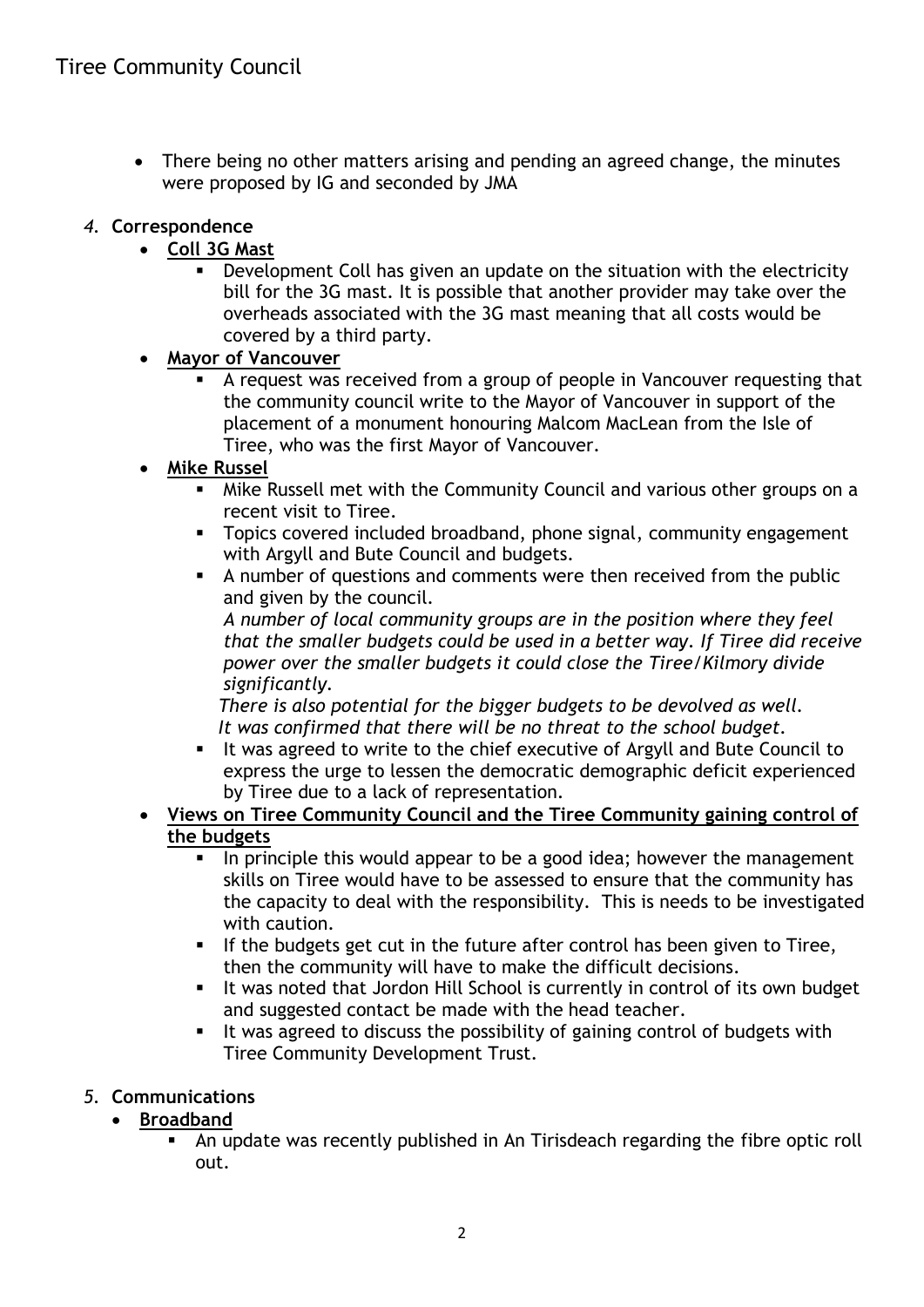# Tiree Community Council

- A meeting recently took place with representation from Tiree Community Council, Tiree Community Development Trust, Tiree Broadband, Highlands and Islands Enterprise and BT.
- It is hoped that fibre optic broadband will be available for installation during the month of May, as noted previously the connection is dependent on distance and the further away a property is from its connected cabinet, the less effective a fibre connection will be.
- At present BT is currently looking for additional finding to try and ensure coverage is at a maximum. The Community Council alongside Tiree Broadband are also looking at other options.
- ADSL broadband will still remain available for those unable to benefit from a fibre connection.
- It was advised by Mark Vale to contact BT to thank them very much for the meeting and also re-iterate the importance of full coverage and to request that Tiree be considered for the installation of additional cabinets.
- Mike Russel also agreed to personally take the issue to BT. *RM to liaise*
- As yet it is unsure what effect the upgrade will have on CIT as it is dependent on customer numbers etc.

## **Vodafone**

- After complaints of issues with the Vodafone signal in the West end, *RMO* contacted Vodafone and found out that there was a fault with the equipment and an engineer would attend the site to resolve it.
- It was noted that these issues are on-going due to the mast possibly being repositioned and agreed to continue to investigate this. *RMO to action.*
- Vodafone are recommending the sure signal box to customers experiencing signal problems.
- It was noted that after fibre is brought to Tiree the possibility of a  $4G$ connection will be much more likely as it will be less expensive for the company to install.
- It was clarified that the issues with the broadband speeds and the mobile signal are completely unrelated. It is difficult to find out where an individual's particular mobile signal is transmitted from, making it difficult to diagnose the problem.

### *6.* **Service Point Holiday Cover**

- An update was received from Roddy McCuish regarding the holiday cover of the Argyll and Bute service point on Tiree. The main points are as follows:
	- Mhairi Renton manages the budgets for the service points throughout Argyll and Bute has stated that there is no funding to provide full time holiday cover for the Tiree Service Point.
	- There will still be a relief registrar in place to cover holidays and absences. If the relief registrar is not available then a call can be made to the Oban office.
	- During previous times of holiday leave the Oban office received only two enquiries by phone.
- It was agreed to write to Mhairi Renton to discuss the possibility of advertising times of service point closure in advance of the office being closed.

# *7.* **Phone Boxes**

• The Community Council are currently looking into a possible project with the phone boxes on Tiree. The phone boxes could be purchased from BT at a cost of £1 each.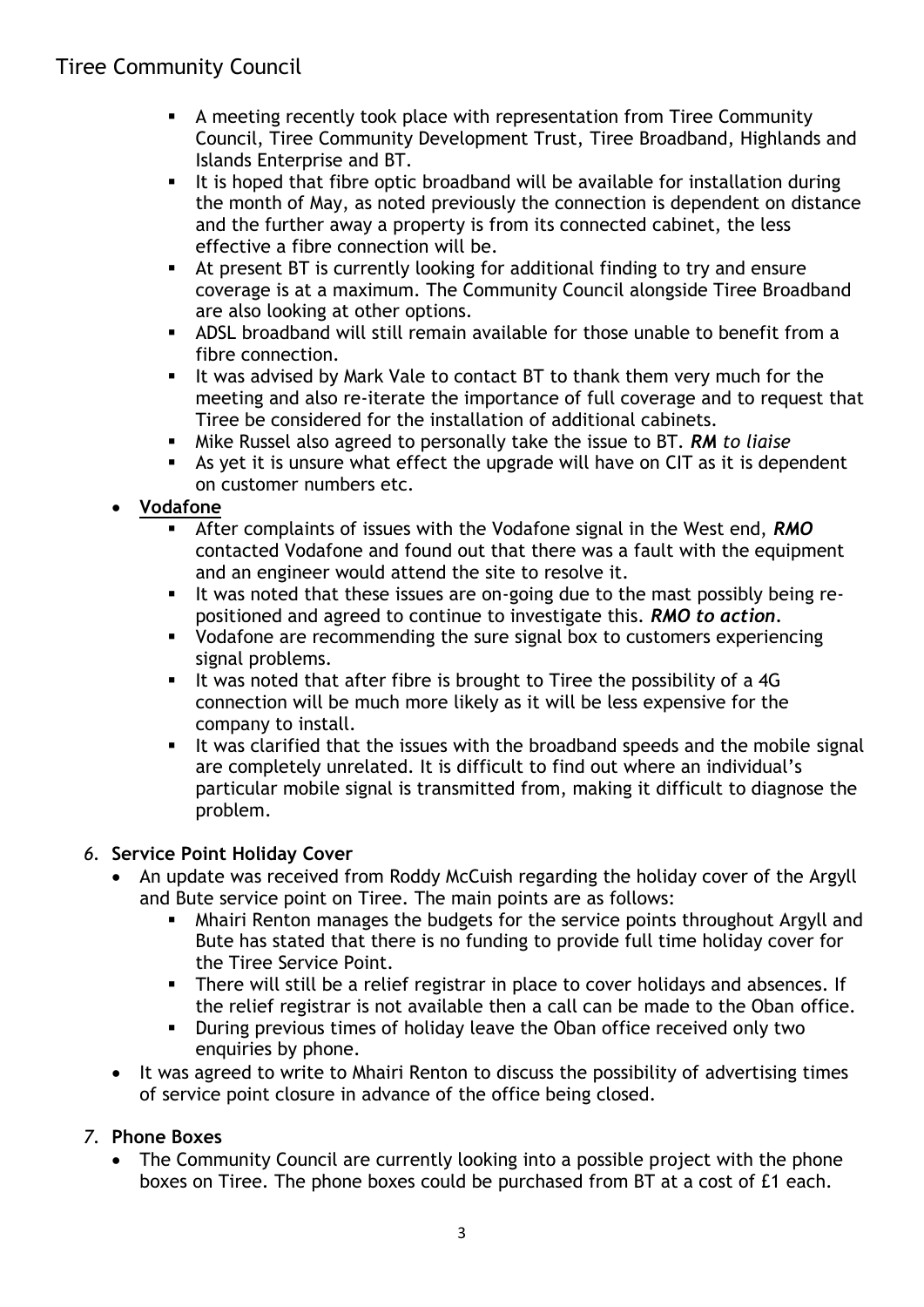# Tiree Community Council

- BT will remove the phone from the box but the electricity is still provided and payed for by BT. This process requires approval from Argyll and Bute Council to decommission the phone.
- There are many possible things which could be added to the phone boxes after purchased such as defibrillators, history trails, book exchanges and possible Wi-Fi hotspots.
- A number of questions and comments were then received from the public.
	- **The phone boxes would have to be insured encase damage happens. Tiree** Community Council would take responsibility for this.
	- **The only cost Tiree Community Council would ensue would be the insurance** cost; as yet it is unsure if TCC are covered by Argyll and Bute Council.
- It was agreed by those present to continue to investigate the project*. RM to action.*

## *8.* **Roads and Amenities**

- It was noted that due to work commitments the upcoming meeting on 16<sup>th</sup> with Roddy McCuish and Jim Smith will have to be rescheduled for a later date. *JMA to action.*
- It was noted that there are now three members of staff working for the Tiree branch of the roads department.
- There is still a lack of signage on the island although some movement has begun with the placement of passing place poles. It is unsure if the installation of signage is a community, or Argyll and Bute Council led initiative.

# *9.* **Transport**

- **Ferries**
	- It was noted that due to live stock sales there will be a slight change to the timetable in September.
	- **There have been various comments received from the public with regard to the** recent ferry cancellation due to bad weather. The ferry was cancelled the day before it was due to sail with the cause being bad weather.
	- **There was a live stock sale due to take place on the day of the cancellation;** CalMac stated prior to this that even if the sailing were to go ahead there would be no cattle allowed on board due to the rough conditions.
	- A number of questions and comments were then received from the public. *C. It is understandable to delay or cancel a sailing to do unsafe conditions; however there are times where the sailing could be delayed till a later time rather than being cancelled for the remainder of the day.*

*C. It can be a good thing to know the sailing is cancelled early, as it means those travelling to Oban do not have to leave. However it is understandable that frustrations are felt by those in need of urgent travel arrangements. C. CalMac still have a duty to give priority to locals rather than tourists as the ferry service is a life line for the community.* 

*C. The sea conditions are very complex to determine, there are many variables which have to be considered when deciding to proceed with or cancel a sailing.*

- The weather forecasting software used by CalMac is Nowcast, this is said to be a reliable and professional means for trying to predict the sea conditions.
- It was agreed by those present to write to CalMac and request a full criteria for the cancellation of a sailing 24hrs prior to its timetabled departure, and